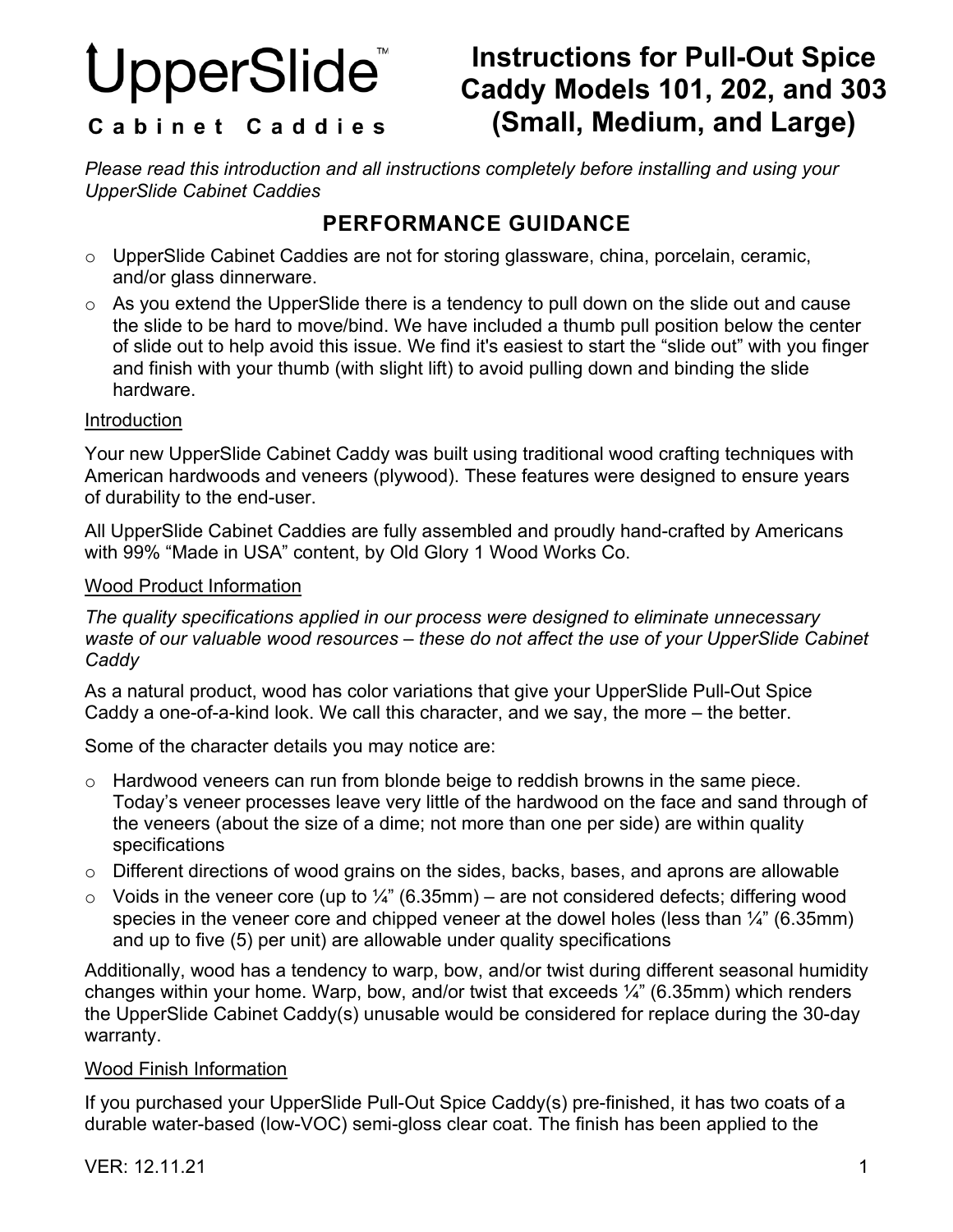primary/exterior surfaces of your new caddy(s). It is a utility finish, not a furniture finish, and may not be smooth or shiny. The purpose of the finish is to keep the wood clean over its many years of service.

# **INSTALLATION AND USE INSTRUCTIONS**

#### *Please read all instructions completely before installing your product*

#### PRODUCT WARNINGS

- o This product **MUST** be attached with the supplied screws, other screws, and/or otherwise affixed, to the bottom of a cabinet, or permanently fixed shelf, before use
- $\circ$  The installation hardware supplied is rated for 10 lbs. (4.5kg) maximum load. Manufacturer assumes no liability, and/or responsibility for the durability of the installation(s)
- $\circ$  Proper eye and hearing protect must always be worn when installing the UpperSlide Cabinet Caddy(s)
- o Improper use of hand/power tools could result in personal injury and/or product damage; follow the tool manufacturer's instructions for safe operation of equipment
- o UpperSlide Cabinet Caddies are not intended for storing glassware, china, porcelain, ceramic, and/or glass dinnerware

#### Recommended tools needed:

- o Pencil
- o Tape measure/ruler
- o Phillips head screwdriver

#### Included hardware:

- $\circ$  2 #8 Wing Nuts
- o 4 #8 Lock Washers
- $\circ$  4 #8 Flat Washers
- $\circ$  2 #8 x 2" (5cm) Combination Flat/Phillips Head 'Break Off' screws.

#### Specifications:

but recommended for hardwood and particle board shelves and cabinets

o Drill with 3/16" (5mm) drill bit \*\*optional,

- 
- $\circ$  Overall dimensions (Models 101 and 202): 11 3/4" W x 4 5/8" H x 10 5/8" D
	- $\circ$  Requiring a minimum opening width of 11 7/8"
	- $\circ$  Model 101 holds up to six containers, and lids, with a maximum size of 6 3/4" x 11 1/4" each.
	- $\circ$  Model 202 holds up to 12 containers, and lids, with a maximum size of 5 1/4" x 6 1/4" each.
- $\circ$  Widths of models 303 Small (8 1/2"), Medium (11 1/2"), and Large (14 1/2")
	- o Fitting most standard cabinet outside widths of 12", 15" and 18" respectively, and requiring a minimum opening width of 8 5/8," 11 5/8" and 14 5/8" respectfully.

*Your UpperSlide Cabinet Caddy(s) is fully assembled and proudly handcrafted by Americans*  with 99% "Made in USA" content, by Old Glory 1 Wood Works Co. Your UpperSlide Cabinet *Caddy's installation hardware may, or may not, be "Made in USA."*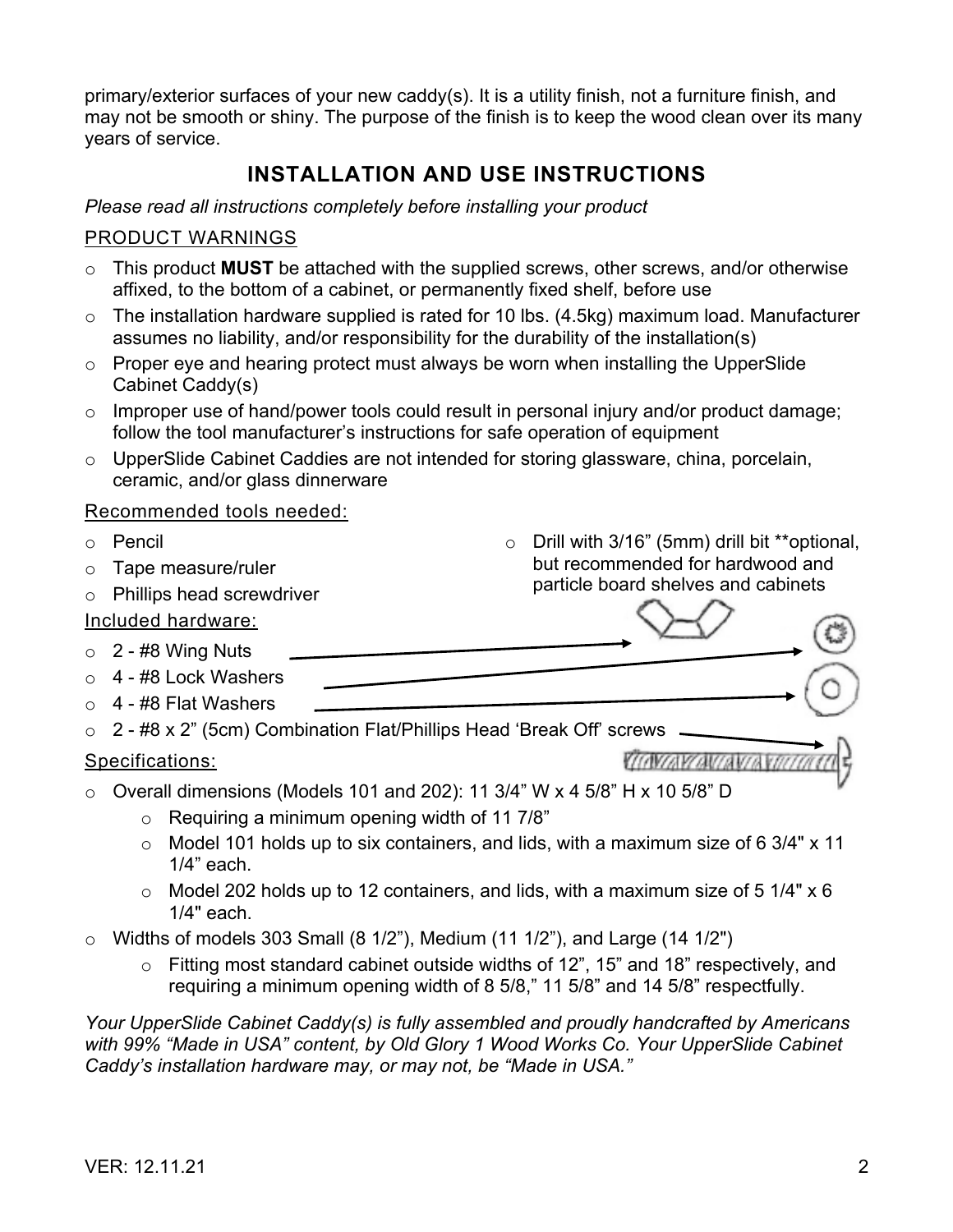#### INSTRUCTIONS

Before starting make sure the cabinet has the minimum opening as noted above. Empty the cabinet where the UpperSlide will be installed. The installer may need to empty and remove the shelf above to use the drill (the easiest method), or the installation template could be taped to the underside of the cabinet and drilled from below (the harder method). **The remainder of these instructions will refer to the easiest method (Working from inside the cabinet).**

1. Determine whether the cabinet is a face frame/frame less type cabinet. (See fig 1.).



#### **2. Detach the full-size template from this packet and review the information contained on the template.**

3. Place the template on the bottom of the cabinet or shelf. For face frame cabinets just bump the template up to the face frame. For frame less cabinets, and cabinet shelves ensure the template is at least 3/8" back from the cabinet door (See fig. 2).



- 4. Follow the instructions on the template and drill the two (2) 3/16" holes along the center line.
- 5. You may want to detach the UpperSlide from the UpperSlide base, if you do not have someone to help you while applying the screws/hardware. **Note: This is not necessary, but helpful.**

To release the UpperSlide from the base: On a table, or counter covered with a towel, or soft cloth. Stand the UpperSlide on its back edge (with logo up). Extend the UpperSlide out and look for the black tabs (see diagram below) along the slide rails. Push on both black tabs, one on each slide then lift the UpperSlide (while extended) no more than 2 inches, and gently shake downward, to separate the top from the bottom.